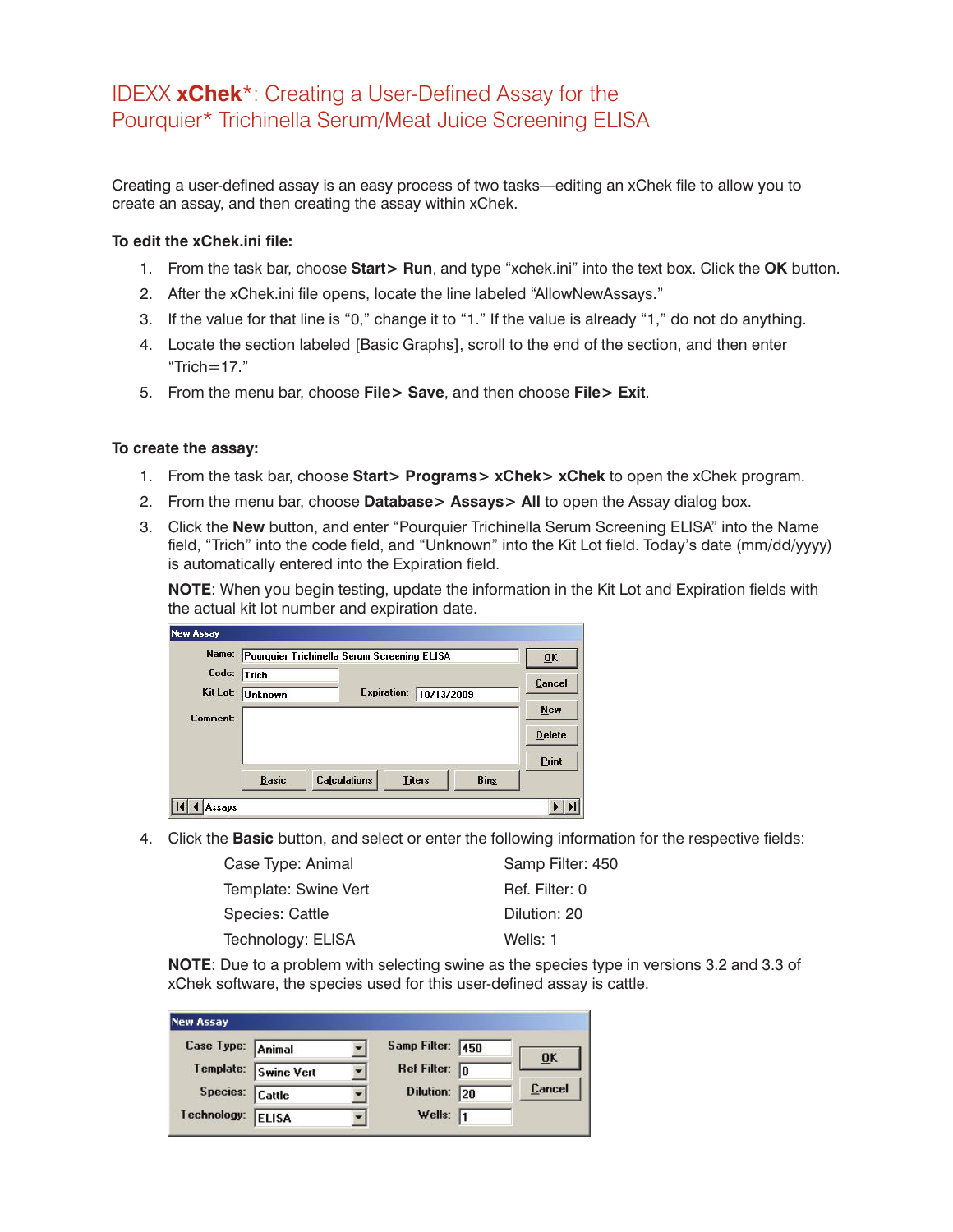Note: The Pourquier Trichinella assay has a negative and a positive control configuration in the insert that is not supported by the IDEXX xChek software. The assay has been set up in xChek to have a vertical control configuration. Therefore place negative controls in wells A1 and B1, and positive controls in wells C1 and D1.

5. Click **OK** to save the settings.

Comparison:  $>=$ 

- 6. Click the **Calculations** button and select or enter the following information:
	- Formulas:

 "S" Part of Ratio: Sample1 "P" Part of Ratio: Positive "N" Part of Ratio: None Blocking Factor: None First Calculation: Variable: S/P Positive Cutoff: 0.400 Suspect Cutoff: 0.301 Second Calculation:

Variable: None Positive Cutoff: 0 Suspect Cutoff: 0 Comparison: None

**NOTE:** xChek does not support the SP % calculation. Instead, xChek calculates an S/P value. The cutoff values have been updated to match the new calculation, and the interpretation is the same.

| <b>Formulas</b>                                                                                                                         |                 |                                                                                                                   |                                          |
|-----------------------------------------------------------------------------------------------------------------------------------------|-----------------|-------------------------------------------------------------------------------------------------------------------|------------------------------------------|
| "S" Part of Ratio:                                                                                                                      | Sample1         |                                                                                                                   | <b>OK</b>                                |
| "P" Part of Ratio:                                                                                                                      | <b>Positive</b> |                                                                                                                   | Cancel                                   |
| "N" Part of Ratio:                                                                                                                      | <b>None</b>     | Reset                                                                                                             |                                          |
| <b>Blocking Factor:</b>                                                                                                                 | None            |                                                                                                                   |                                          |
| <b>First Calculation</b><br>Variable:<br>ls/P<br><b>Positive Cutoff:</b><br><b>Suspect Cutoff:</b><br><b>Comparison:</b><br>$\rangle =$ | 0.400<br>0.301  | <b>Second Calculation</b><br>Variable:<br><b>Positive Cutoff:</b><br><b>Suspect Cutoff:</b><br><b>Comparison:</b> | None<br>n<br>$\mathbf{0}$<br><b>None</b> |

7. Click **OK** to save these settings, and then click **OK** to save the assay to the database. You can now test for trichinella antibodies using the xChek Assay Management System.

**NOTE**: xChek does not evaluate controls or results for validity when you use a user-defined assay. You must evaluate the results from each assay in accordance with good laboratory practices. To evaluate your assay validity, please refer to the insert provided with the test kit.

## **Setting Up Additional Display Variables**

Only OD values are displayed in the reporting options for this user-defined assay. To set up additional display variables, follow the directions below.

- 1. From the xChek menu bar, choose **Reports> Analyze Cases** to open the Filter Criteria for Analyze dialog box.
- 2. Enter the desired search criteria and click **OK**. The Select Cases for Analyze dialog box appears.